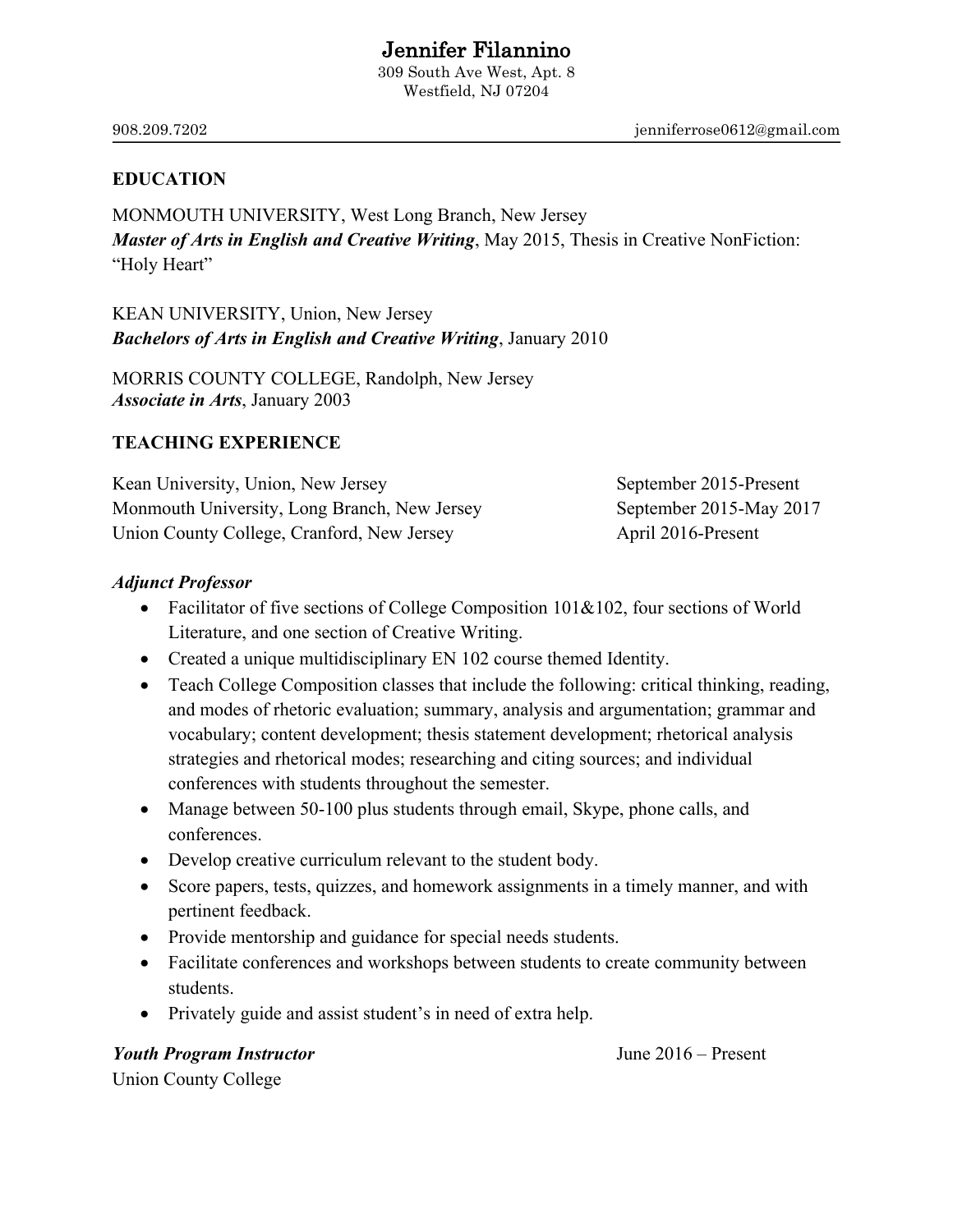# **Jennifer Filannino**<br>309 South Ave West, Apt. 8

Westfield, NJ 07204

908.209.7202 jenniferrose0612@gmail.com

- Instruct and prepare high school students for the SAT Reading, Writing, & Language section.
- Teach the principles of the new SAT.
- Enforce effective test taking strategies specific to the verbal section to help ensure a high score: critical thinking skills, rhetorical modes, command of evidence, and contextual reading.
- Practice appropriate essay writing development and composition skills.
- Read essays of various disciplines and practice annotating, discussing, and rhetorically analyzing.

## *Educational Consultant* May 2016-Present

Summit Prep

- Instruct college-preparatory students on proper ACT and SAT test preparation.
- Develop test taking strategies needed to increase scores on college entrance exams.
- Manage 8-15 students a week, all with various schedules and different needs.
- Assist students with college essay writing.
- Consistently achieved a 5-10 point increase in ACT Reading and English, and a 25 point increase in Reading and Writing & Language SAT within a 2-4 month time period.
- Communicate weekly or monthly with students or parents through email, phone calls, etc., to encourage, guide, and check on the student's progress.
- Maintain records of the student's scores and progress in a binder, and review the scores every session to keep student goal-oriented and focused.

### *Private Tutor* **October 2010** – Present

- Provide private instruction for an individual or small groups to improve academic performance.
- Collaborate with students and parents to develop a pertinent curriculum.
- Communicate progress to students and parents in person, by phone, or email.
- Give pertinent feedback using positive reinforcement techniques to encourage and build confidence in the student.
- Act as a mentor and facilitator for college preparation by teaching the ACT and SAT English, Reading and essay.
- Administer college prep tests and monitor progress.
- Help with college applications and essays.
- Assist with Literature, History, and English school homework.
- Teach valuable study skills, i.e. time management, planning, and organization.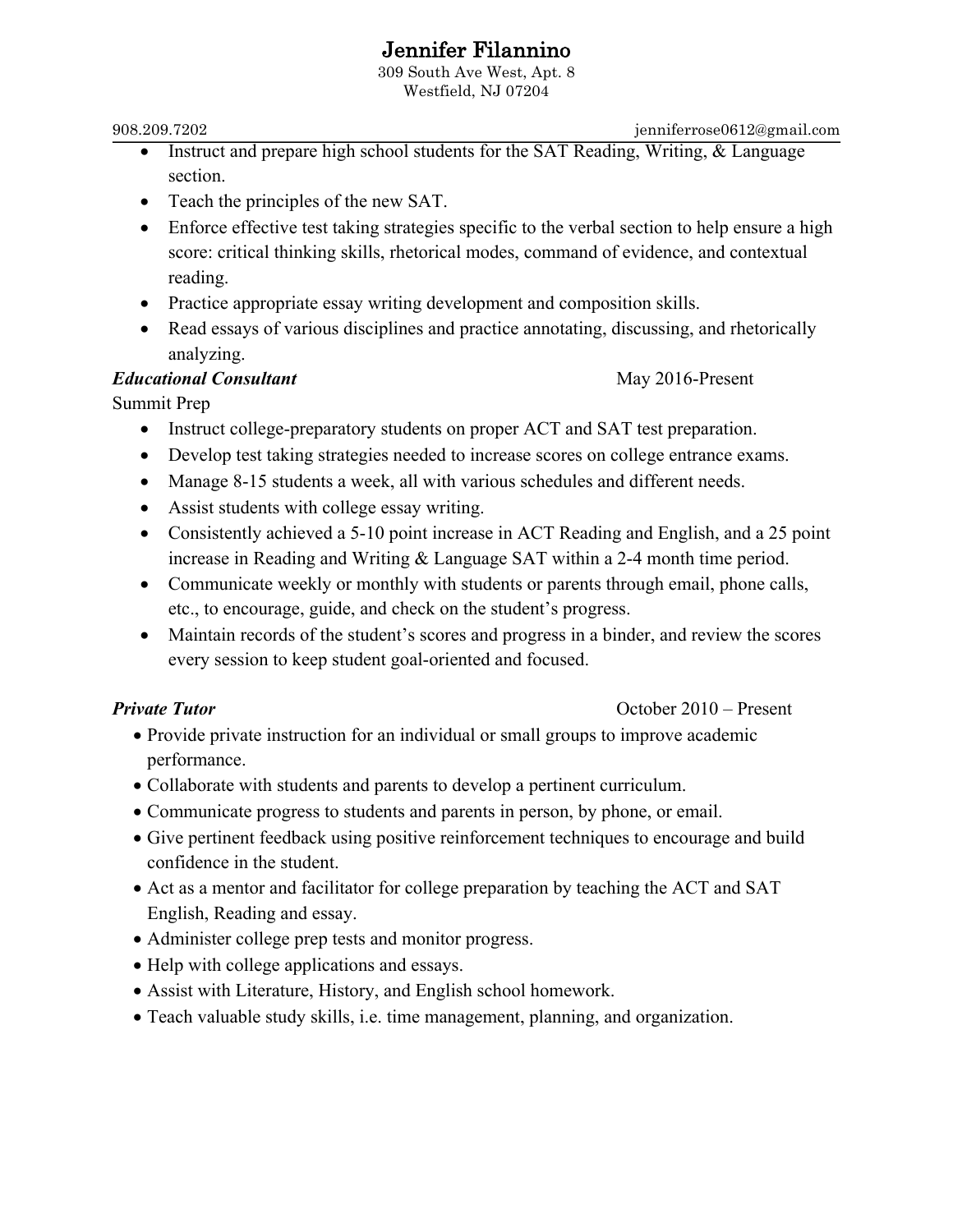# **Jennifer Filannino**<br>309 South Ave West, Apt. 8

Westfield, NJ 07204

### **WRITING & EDITORIAL EXPERIENCE**

PFM HOBBY PUBLICATIONS, INC., Freehold, New Jersey September 2013 – August 2014 *Editorial Intern*

- Copy editing articles by restricted deadlines.
- Copywriting articles appealing to the magazines target audience.
- Advising the editor-in-chief on layout and article selection prior to publication.

### THE WARREN SHOWCASE, Warren, New Jersey April 2010 – April 2012

### *Freelance Writer*

- Interviewed small business owners and wrote articles successfully promoting their business.
- Edited articles to meet the standards of clients and publishers.
- Took photos to accurately depict targeted businesses.
- Authored column entitled, *Discovering New Jersey*; increased tourist interest in the area and state.

### **AWARDS AND ACHIEVEMENTS**

- Graduated Magna Cum Laude from both Kean and Monmouth.
- Dean's list.
- Sigma Tau Delta member, 2007-present.
- Read as a published poet at Sigma Tau Delta's 2016 International Convention, *Coming Home*.
- Read as an honorary poet at the Sigma Tau Delta Kean University inductee ceremony May 2016 and 2017.
- Awarded first place in poetry contest from the Department of English, Kean University.
- Attended Chautauqua Writers' Festival on scholarship from Monmouth University.
- Won *Spirit of the Heart Award* from the Catholic Charities of the Archdiocese of Newark.
- Published poem "My Father's Wine" in Vol 91 of *The Sigma Tau Delta Rectangle.*
- Participant at the 2014 NJCEA Annual Conference.

### **CAREER RELATED ACTIVITIES AND HOBBIES**

- Former editor and writer for Kean's independently run newspaper, *The Steaming Pipe*.
- Contributed to *The Creation Space*, Kean University's Literary Magazine.
- Published in *Monmouth Review*. Encourage student body to contribute.
- Facilitate writing groups and workshops, ongoing.
- Contributor to Monmouth University's Graduate Symposium.